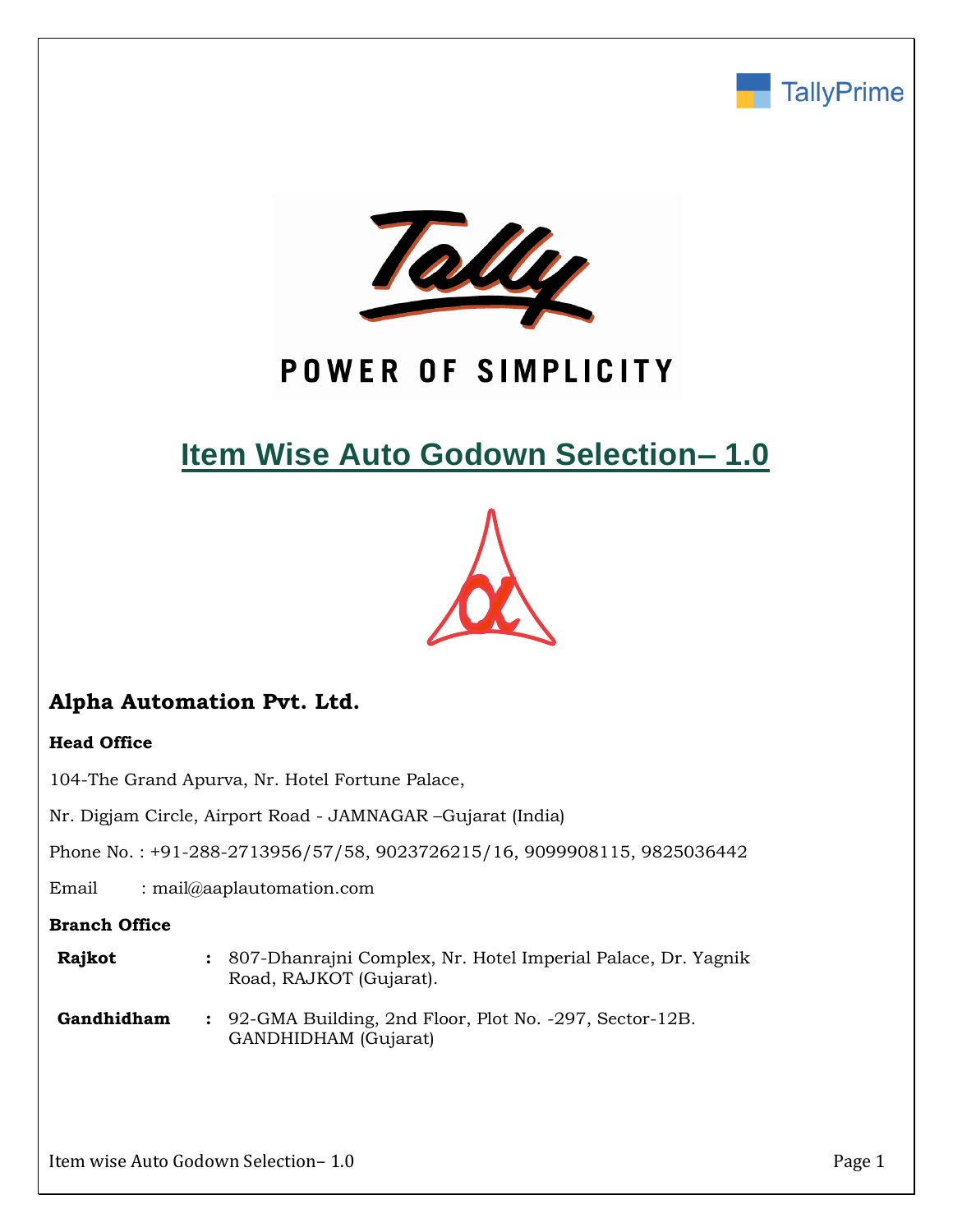

© 2020 Alpha Automation Pvt. Ltd. All rights reserved.

Tally, Tally 9, Tally9, Tally.ERP, Tally.ERP 9, Shoper, Shoper 9, Shoper POS, Shoper HO, Shoper 9 POS, Shoper 9 HO, Tally Developer, Tally. Server 9, Tally Developer, Tally. Developer 9, Tally.NET, Tally Development Environment, Tally Prime, TallyPrimeDeveloper, TallyPrime Server, Tally Extender, Tally Integrator, Tally Integrated Network, Tally Service Partner, TallyAcademy & Power of Simplicity are either registered trademarks or trademarks of Tally Solutions Pvt. Ltd. in India and/or other countries. All other trademarks are properties of their respective owners.

Version: Alpha Automation Pvt. Ltd. / Item wise Auto Godown Selection/1.0/ Oct-2020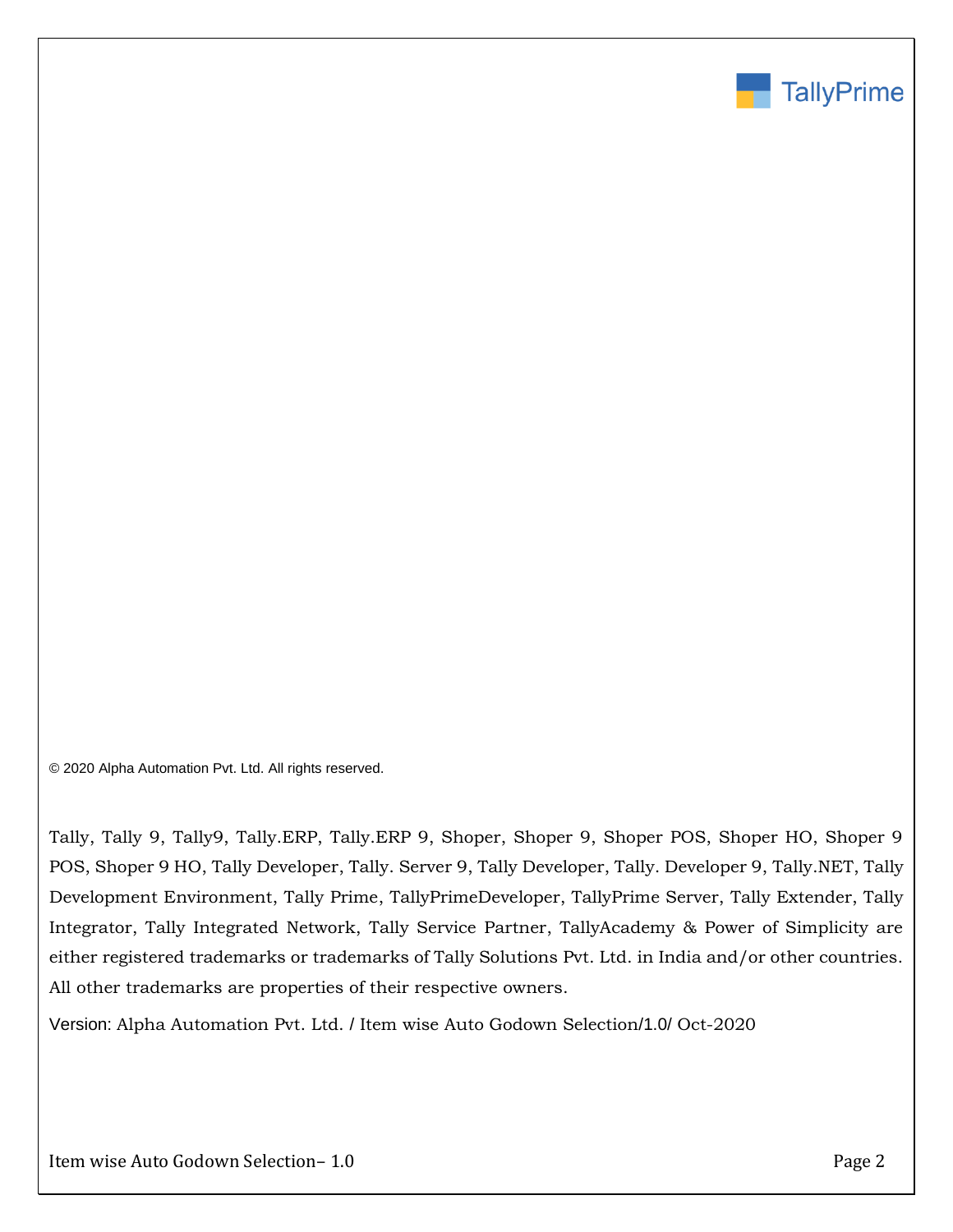

## **Item wise Auto Godown Selection– 1.0**

## **Introduction**

• If you maintain transactions Sales specific to a single godown, then this module is helpful to you. You can assign default godown in Item master.

## **Benefits**

- While doing entry, the godown will be automatically selected from the Item master.
- You have the choice to change the godown to some another godown in voucher also.

## **What's New?**

• Compatible with TallyPrime

#### **Important!**

Take back up of your company data before activating the Add-on.

Once you try/purchase an Add-on, follow the steps below to configure the Add-on and use it.

### **Installation**

- 1. Copy the TCP file in TallyPrime Folder.
- 2. Gateway of Tally  $\rightarrow$  F1 (Help) $\rightarrow$  TDL & Add-on  $\rightarrow$  F4 (Manage Local TDL)  $\rightarrow$  Select Yes in Load TDL on Startup and give the file name of TCP File. After pressing the Enter Key will show TDL Status which should be as Loaded.

#### **System requirements:**

No additional hardware / software infrastructure is required for executing and operation this applications module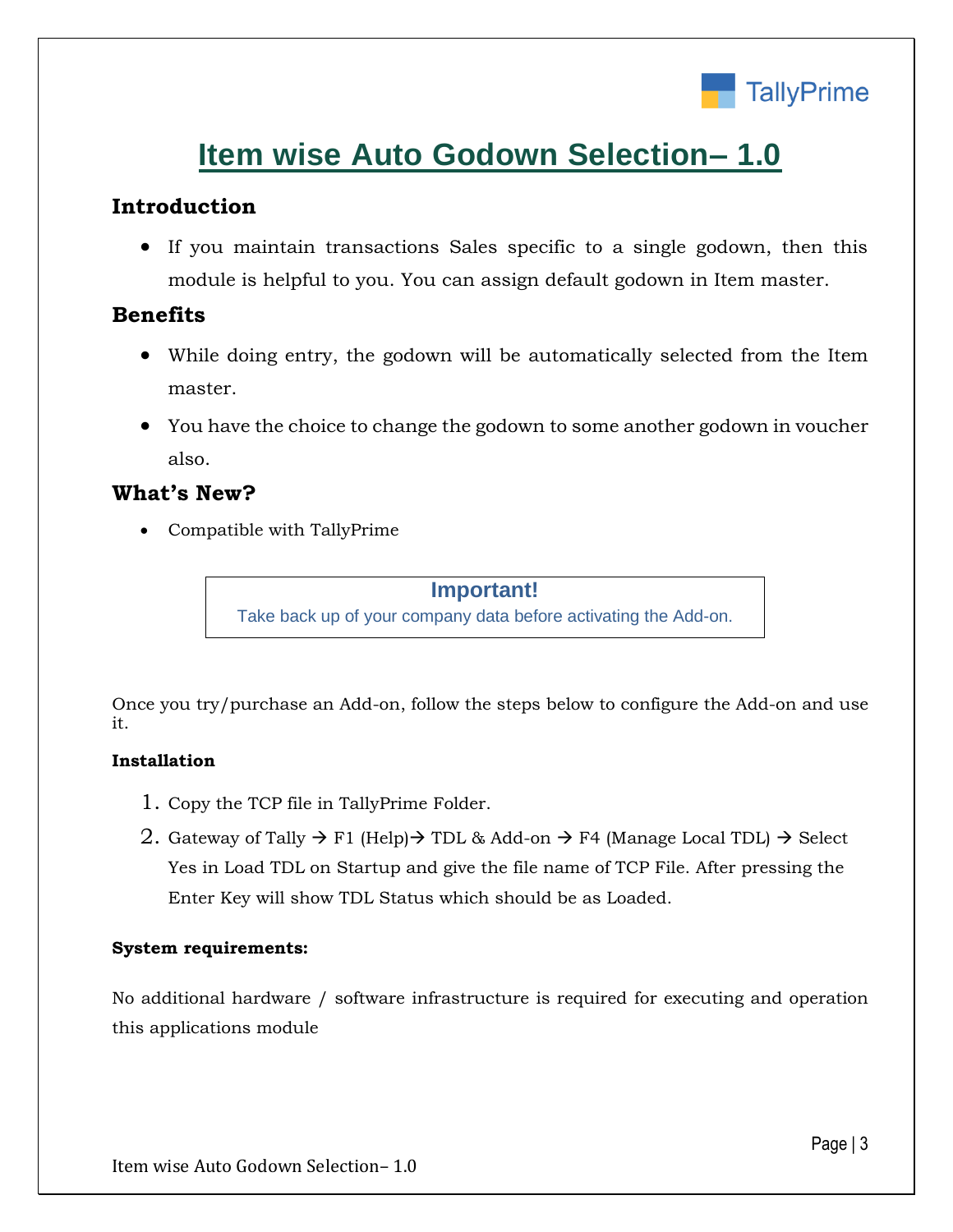

#### **1. Activate the Add-on.**

#### *For TallyPrime Release 1.0*

Go to **Gateway of Tally** → **F1: Help** → **TDL & Add-On** → **F6: Add-On Features**. Alternatively, you may press **CTRL + ALT + T** from any menu to open TDL Management report and then press **F6: Add-On Features**

Set "**Yes**" to the option **"Enable Item wise Default Godown Selection?"**

| <b>Add-On Features</b>                          |           |
|-------------------------------------------------|-----------|
| Enable Item wise Default Godown Selection ? Yes |           |
|                                                 |           |
|                                                 |           |
|                                                 |           |
|                                                 |           |
|                                                 |           |
|                                                 |           |
|                                                 |           |
|                                                 | Accept ?  |
|                                                 |           |
|                                                 | Yes or No |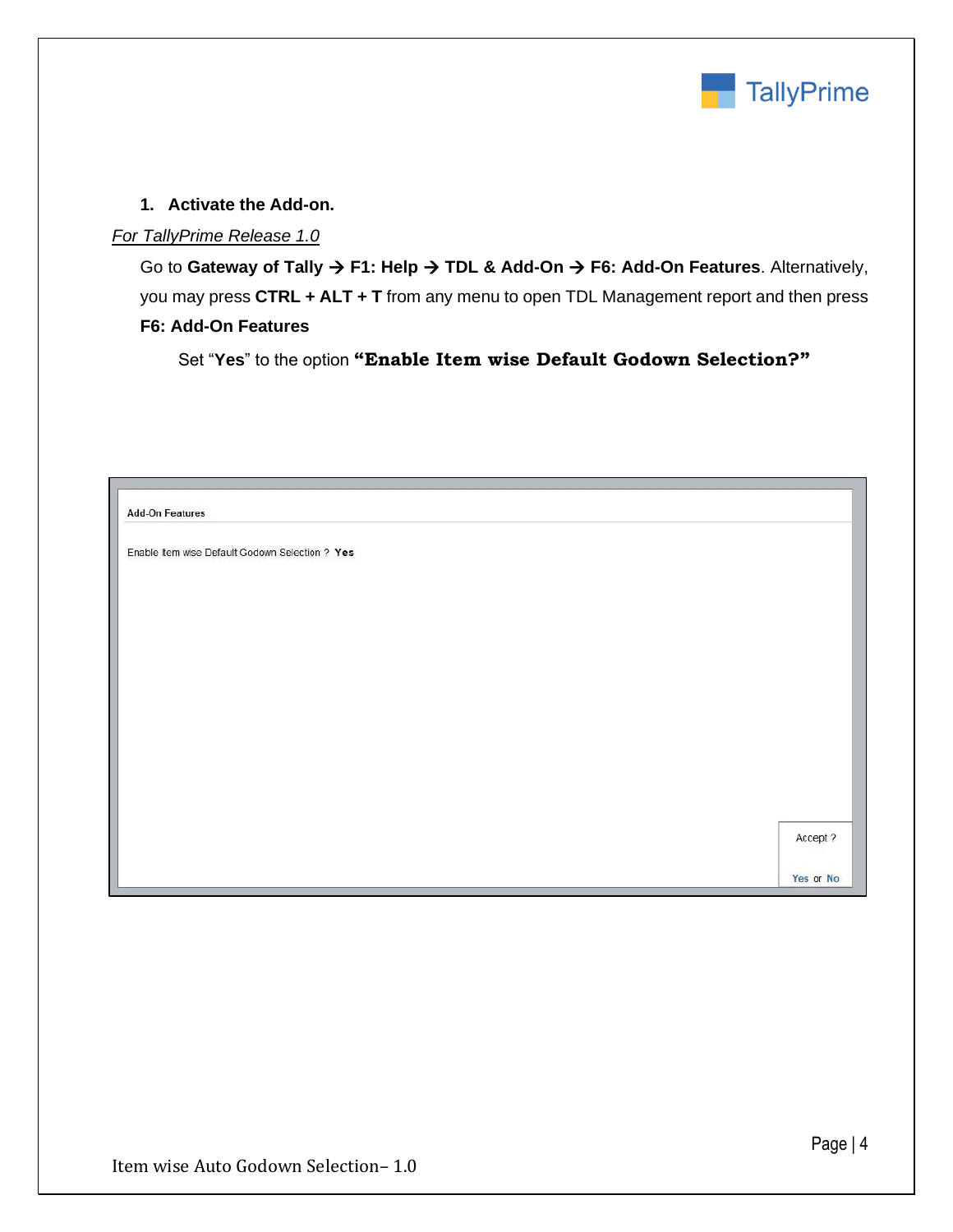

#### **Detailed User Guide:**

**1. Go to Gateway of Tally →Alter → Accounting Masters → Voucher type → Alter/Create → Sales As shown below:**

|                                                                                                                                          | <b>Alpha Infotech</b>                                         |                              |                                                     |  |  |  |
|------------------------------------------------------------------------------------------------------------------------------------------|---------------------------------------------------------------|------------------------------|-----------------------------------------------------|--|--|--|
|                                                                                                                                          |                                                               |                              |                                                     |  |  |  |
| General                                                                                                                                  |                                                               | Printing                     |                                                     |  |  |  |
| : Sales<br>: Sale                                                                                                                        |                                                               | $?$ Tes                      |                                                     |  |  |  |
| : Automatic<br>$:$ No                                                                                                                    | Use for POS invoicing<br>Default title to print               | : No                         |                                                     |  |  |  |
| $:$ No<br>$:$ No<br>Make this voucher type as 'Optional' by default : No<br>Yes<br>Provide narrations for each ledger in voucher<br>: No | Default bank<br>Default jurisdiction<br>Set/alter declaration | : ◆ Not Applicable<br>$:$ No |                                                     |  |  |  |
| $:$ No                                                                                                                                   |                                                               |                              |                                                     |  |  |  |
|                                                                                                                                          | : Yes                                                         | Print voucher after saving   | $:$ No<br>Enable Item wise Default Godown Selection |  |  |  |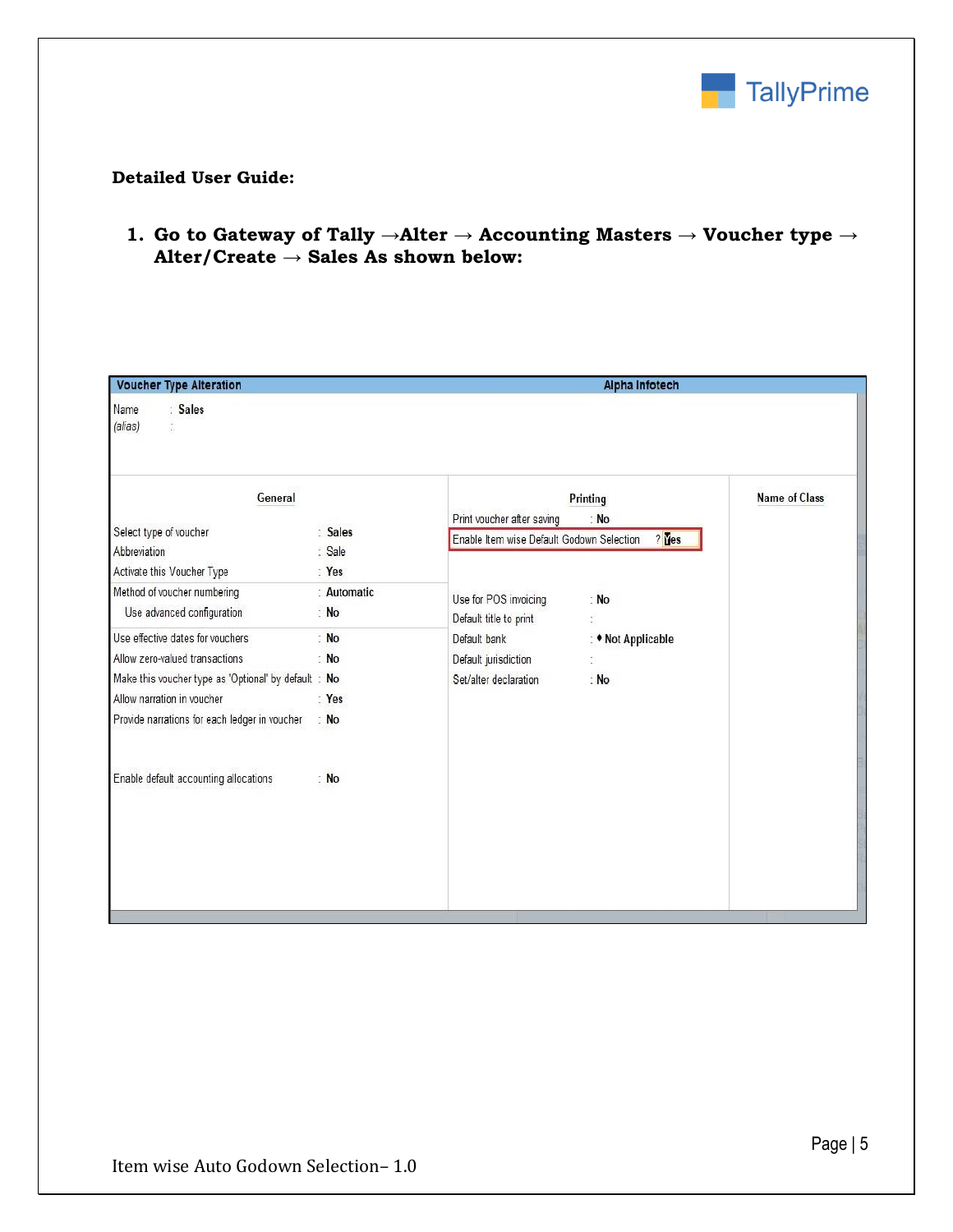

| <b>Stock Item Alteration</b>                                                                                                                                                                                                              | Alpha Infotech                                                                                                                                                                                                      |                                                                                                                                                                                                                                        |
|-------------------------------------------------------------------------------------------------------------------------------------------------------------------------------------------------------------------------------------------|---------------------------------------------------------------------------------------------------------------------------------------------------------------------------------------------------------------------|----------------------------------------------------------------------------------------------------------------------------------------------------------------------------------------------------------------------------------------|
| : Printer<br>Name<br>(alias)<br>$\hat{\mathbb{S}}$                                                                                                                                                                                        | Part No.<br>$\mathcal{Q}$                                                                                                                                                                                           | <b>List of Godowns</b><br>• Not Applicable<br>Baroda<br>Gandhidham<br>Jamnagar<br>Main Location<br>Rajkot                                                                                                                              |
| Description :<br>Notes<br>ţ.                                                                                                                                                                                                              |                                                                                                                                                                                                                     | <b>Carl Pathway AFTSI</b>                                                                                                                                                                                                              |
| Under<br>: Parts<br>: • Not Applicable<br>Category<br>Units<br>: Nos<br>: • Not Applicable<br>Alternate units<br><b>Additional Details</b><br>$:$ No<br>Maintain in batches<br>Alter standard rates<br>: $No$<br>Default Godown<br>Baroda | <b>Statutory Details</b><br>: <i>*</i> Applicable<br><b>GST Applicable</b><br>Set/Alter GST Details<br>: No<br>: Goods<br>Type of Supply<br>Set/Alter MRP details<br>$:$ No<br>Rate of Duty (eg 5)<br>$\frac{1}{2}$ | <b>LSTEP</b><br>Create<br>Alter<br>CHart of Accounts<br><b>RASANCA</b><br>Vouchers<br>Day Book<br>munes<br>Balling<br><b>Hora</b><br><b>Balance Sheet</b><br>Profit & Loss A/c<br>Steck Summary<br>Ratio Analysis<br>Display More Repo |
| Opening Balance                                                                                                                                                                                                                           | Value<br>Quantity<br>Rate per<br>ğ,                                                                                                                                                                                 | Guit                                                                                                                                                                                                                                   |

**2. Go to Gateway of Tally → Alter → Inventory Masters→ Stock Item → Alter/Create → Pass Any Item as shown below:**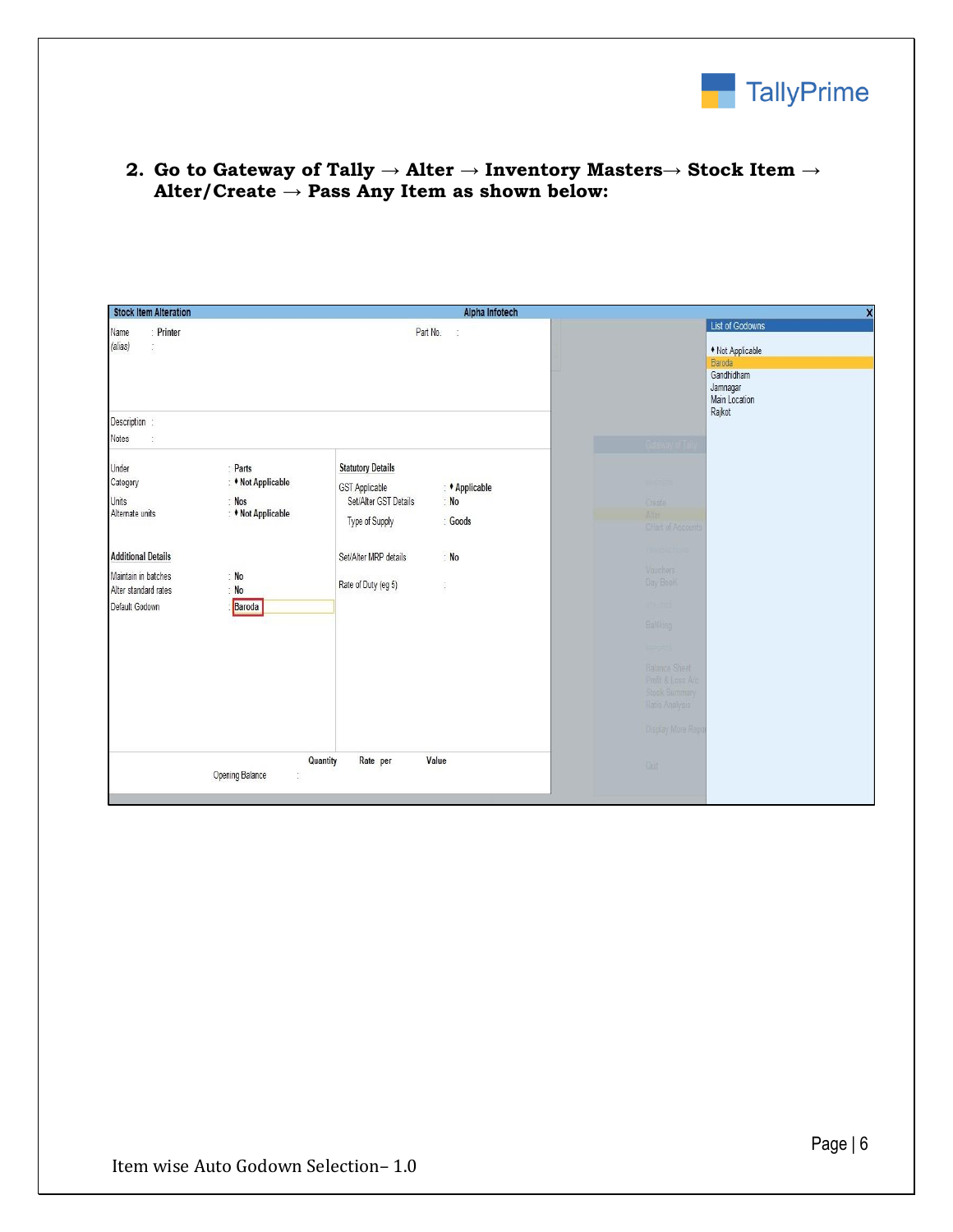

### **3. Go to Gateway of Tally → Vouchers → Sales as shown below:**

| <b>Stock Item Allocations</b>         |                                 |      |                                                                      | Alpha Infotech                |                 |        |          |                              | $\overline{\mathbf{x}}$ |
|---------------------------------------|---------------------------------|------|----------------------------------------------------------------------|-------------------------------|-----------------|--------|----------|------------------------------|-------------------------|
| Reference No                          | sales No 45                     | Date |                                                                      |                               |                 |        |          |                              | 12-Nov-20<br>Thursday   |
| Party A/c name<br>unent de imce       | Imperial Pvt.Ltd.<br>100,00 Cr  |      |                                                                      | Item Allocations for: Printer |                 |        |          |                              |                         |
| Sales ledger<br><b>Urient</b> balance | Sules:<br><b>0.07.498.00 CF</b> |      | Godown                                                               | Quantity                      | Rate per Disc % | Amount |          |                              |                         |
| Name of Item                          |                                 |      | Tracking No.: + Not Applicable Order No.: + Not Applicable<br>Baroda |                               |                 |        | Quantity | Rate per Disc <sup>a</sup> s | Amount                  |
| Printer                               |                                 |      |                                                                      |                               |                 |        |          |                              |                         |
|                                       |                                 |      |                                                                      |                               |                 |        |          |                              |                         |
|                                       |                                 |      |                                                                      |                               |                 |        |          |                              |                         |
|                                       |                                 |      |                                                                      |                               |                 |        |          |                              |                         |
|                                       |                                 |      |                                                                      |                               |                 |        |          |                              |                         |
|                                       |                                 |      |                                                                      |                               |                 |        |          |                              |                         |
|                                       |                                 |      |                                                                      |                               |                 |        |          |                              |                         |
|                                       |                                 |      |                                                                      |                               |                 |        |          |                              |                         |
|                                       |                                 |      |                                                                      |                               |                 |        |          |                              |                         |
|                                       |                                 |      |                                                                      |                               |                 |        |          |                              |                         |
|                                       |                                 |      |                                                                      |                               |                 |        |          |                              |                         |
|                                       |                                 |      |                                                                      |                               |                 |        |          |                              |                         |
|                                       |                                 |      |                                                                      |                               |                 |        |          |                              |                         |
|                                       |                                 |      |                                                                      |                               |                 |        |          |                              |                         |
|                                       |                                 |      |                                                                      |                               |                 |        |          |                              |                         |
| <b>History</b>                        |                                 |      |                                                                      |                               |                 |        |          |                              |                         |

Note: Admin Can Change the godown to some another godown in voucher also. Other than Admin Login User Cannot Change Godown if user try to change godown it will display this message.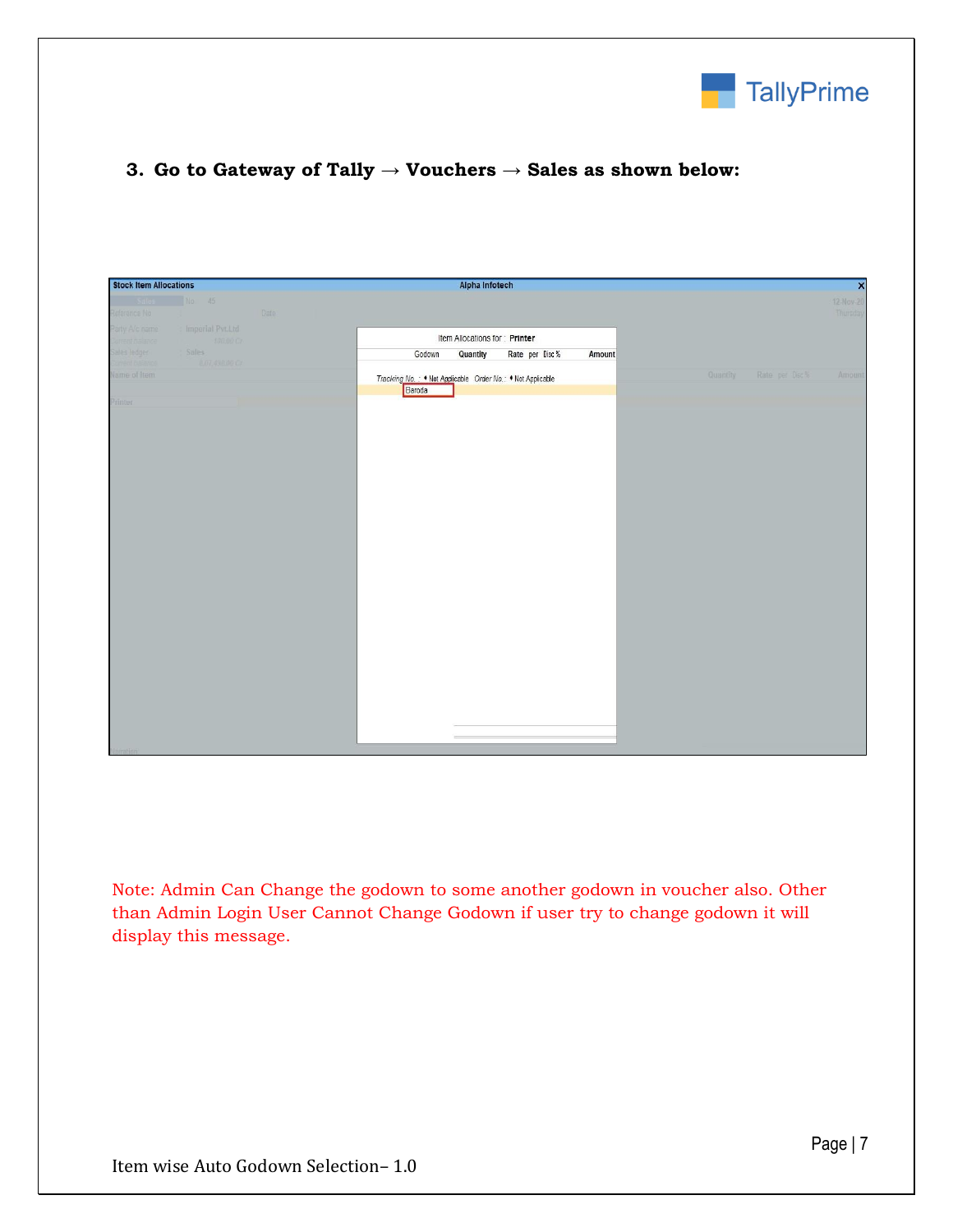

## **FAQ**

#### **Which version/release of TallyPrime does the add-on support?**

This add-on will work only from TallyPrime Release 1.0 onwards.

#### **How will I get support for this add-on?**

For any functional support requirements please do write to us on mail@aaplautomation.com or call us at +91-288-2713956/57/58, +91-9023726215/16, 9099908115, 9825036442.

## **If I need some enhancements / changes to be incorporated for the add-on, whom should I contact?**

Please to write to us on mail@aaplautomation.com with your additional requirements and we will revert to you in 24 hours.

#### **Will new features added be available to us?**

We offer one year availability of all support and new features free of cost. After one year, nominal subscription cost will be applicable to you to continue to get free support and updates.

#### **What will happen after one year?**

There is no fixed annual charge to be payable mandatory. However if any changes are required in our Add-On to make compatible with New Release of TallyPrime then the modification Charges will be applied.

#### **I am using a multi-site. Can I use the same Add-on for all the sites?**

No, one Add-on will work only for 1 site. You need to purchase again if you want to use the same Add-on for more sites.

#### **TDL Management screen shows errors with the Add-on. What do I do?**

Check whether the error is because of the Add-on or because of clashes between 2 TDLs (An add-on is also a TDL). In case of clashes, disable one or more TDLs and check which TDL has the error. If the Add-on has a problem, you can report it to us.